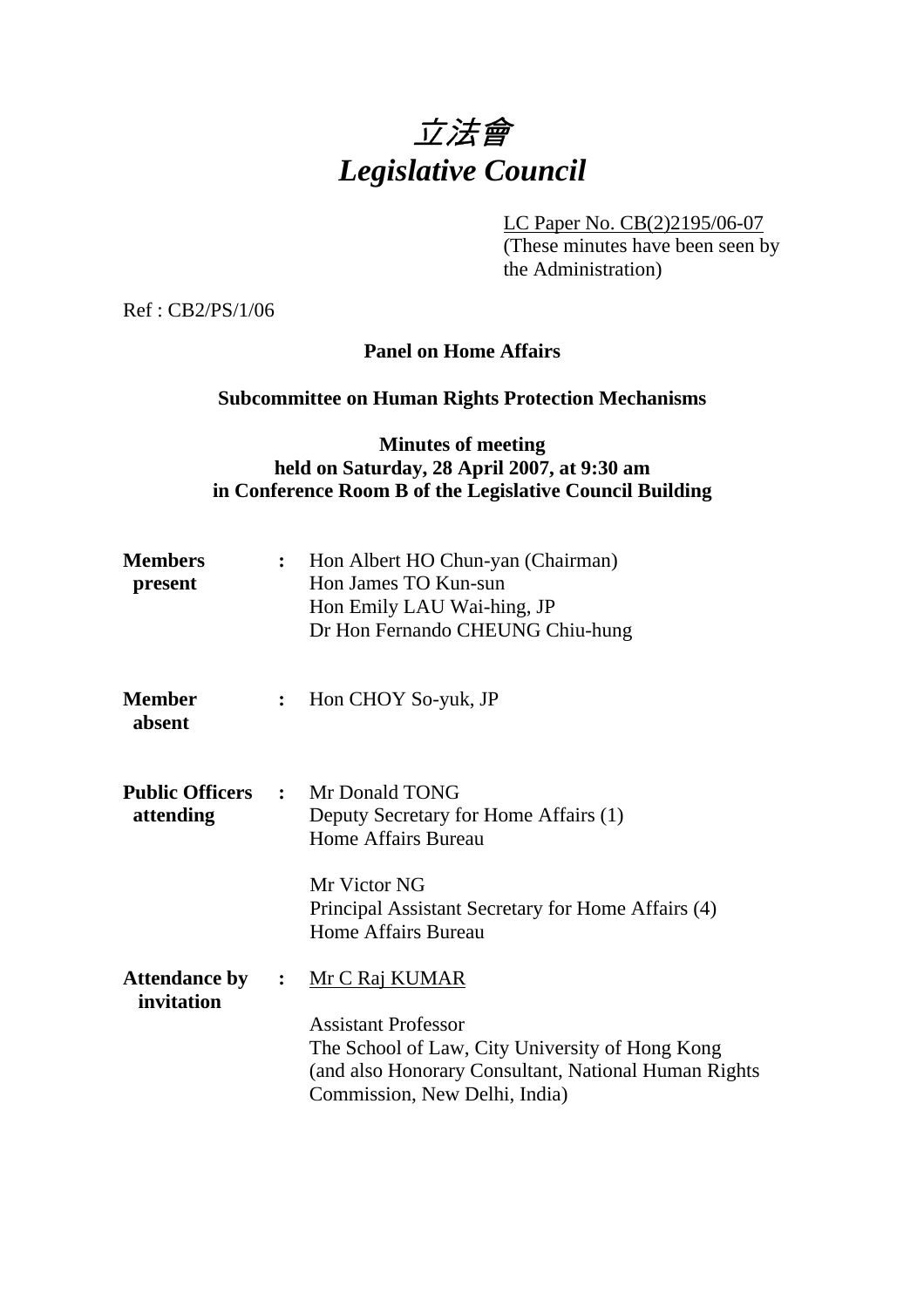|                               | Ms LAU Pui-king                                                                                                                                                                                              |
|-------------------------------|--------------------------------------------------------------------------------------------------------------------------------------------------------------------------------------------------------------|
|                               | <b>Associate Professor</b><br>School of Accounting and Finance<br>The Hong Kong Polytechnic University<br>(and also Hong Kong Deputy to the National People's<br>Congress of the People's Republic of China) |
|                               | <b>Hong Kong Human Rights Monitor</b>                                                                                                                                                                        |
|                               | Mr LAW Yuk-kai<br>Director                                                                                                                                                                                   |
| <b>Clerk</b> in<br>attendance | $:$ Miss Flora TAI<br>Chief Council Secretary (2)2                                                                                                                                                           |
| <b>Staff</b> in<br>attendance | : Ms Alice LEUNG<br>Senior Council Secretary (2)1                                                                                                                                                            |

Action

**I. Review of the existing human rights mechanisms in Hong Kong**  [LC Paper Nos. CB(2) 1662/06-07(01), CB(2)1014/06-07(03), (04) and (05), CB(2)1069/06-07(01), IN04/06-07, IN05/06-07 and IN06/06-07]

The Subcommittee deliberated (index of proceedings attached at **Annex**).

2. Members received the following academics/deputation to present views on the existing human rights mechanisms in Hong Kong -

- (a) Mr C Raj KUMAR;
- (b) Ms LAU Pui-king; and
- (c) Hong Kong Human Rights Monitor (HKHRM)

(*Post-meeting note*: Copies of papers relating to the subject of establishing an independent human rights commission in Hong Kong, as provided by Mr C Raj KUMAR and tabled at the meeting, were circulated to members vide LC Paper No. CB(2)1731/06-07 issued on 2 May 2007.)

Admin 3. The Administration was requested to provide written responses to the following issues raised by members -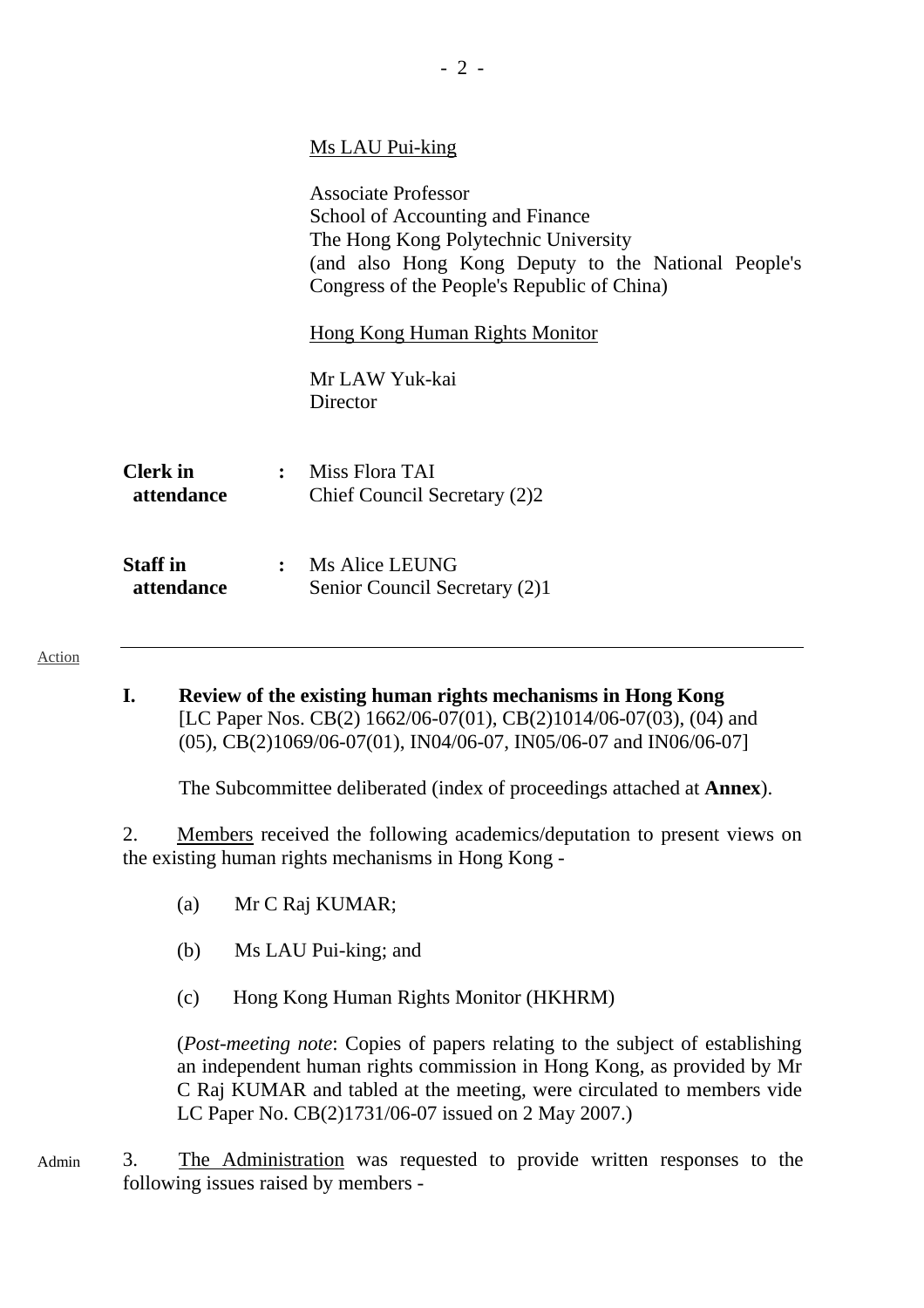- (a) whether there is any room for improvement in the existing human rights protection mechanisms; and if so, the areas for improvement;
- (b) whether documents relating to the Administration's review of the need for establishing an independent human rights commission in Hong Kong could be released; and
- (c) whether the legal aid services, the Equal Opportunities Commission (EOC), the Office of the Privacy Commissioner for Personal Data (OPCPD) and the Ombudsman as mentioned in paragraph 4 of the Administration's paper [LC Paper No. CB(2)1662/06-07(01)] could be in compliance with the Paris Principles in various areas such as competence, responsibilities, composition and method of operations; and if not, the reasons for that.
- Clerk 4. At the suggestion of Ms Emily LAU, members were requested to inform the Clerk if they wish to add any additional issue for the Administration to provide written responses.
- Admin 5. The Administration undertook to provide the report of the Hong Kong Special Administrative Region (HKSAR) Government to the United Nations (UN) under the International Covenant on Civil and Political Rights (ICCPR) regarding the follow-up of its recommendations for the discussion of the Panel on Home Affairs (HA Panel) when it had been submitted by the Central People's Government to the UN and published.
- Clerk 6. Ms Emily LAU suggested that the HA Panel should discuss the follow-up report when available. Members noted that the issue had been included in the HA Panel's list of outstanding items for discussion.

7. At the suggestion of the Chairman, members agreed that, in order to facilitate a more structured discussion on the subject, the Subcommittee should focus its discussion on three major areas at future meetings -

- (a) deficiencies in the existing human rights protection mechanisms in Hong Kong;
- (b) feasible options to enhance the existing mechanisms; and
- (c) review of the options before deciding on the way forward.

Clerk HKHRM 8. Members agreed that the Subcommittee should invite the Administration, Mr C Raj KUMAR, Ms LAU Pui-king and Mr LAW Yuk-kai of HKHRM to attend its next meeting to follow up on the discussion on the review of existing human rights mechanisms in Hong Kong. At the invitation of the Chairman, Mr LAW Yuk-kai of HKHRM agreed to provide a further submission on HKHRM's views on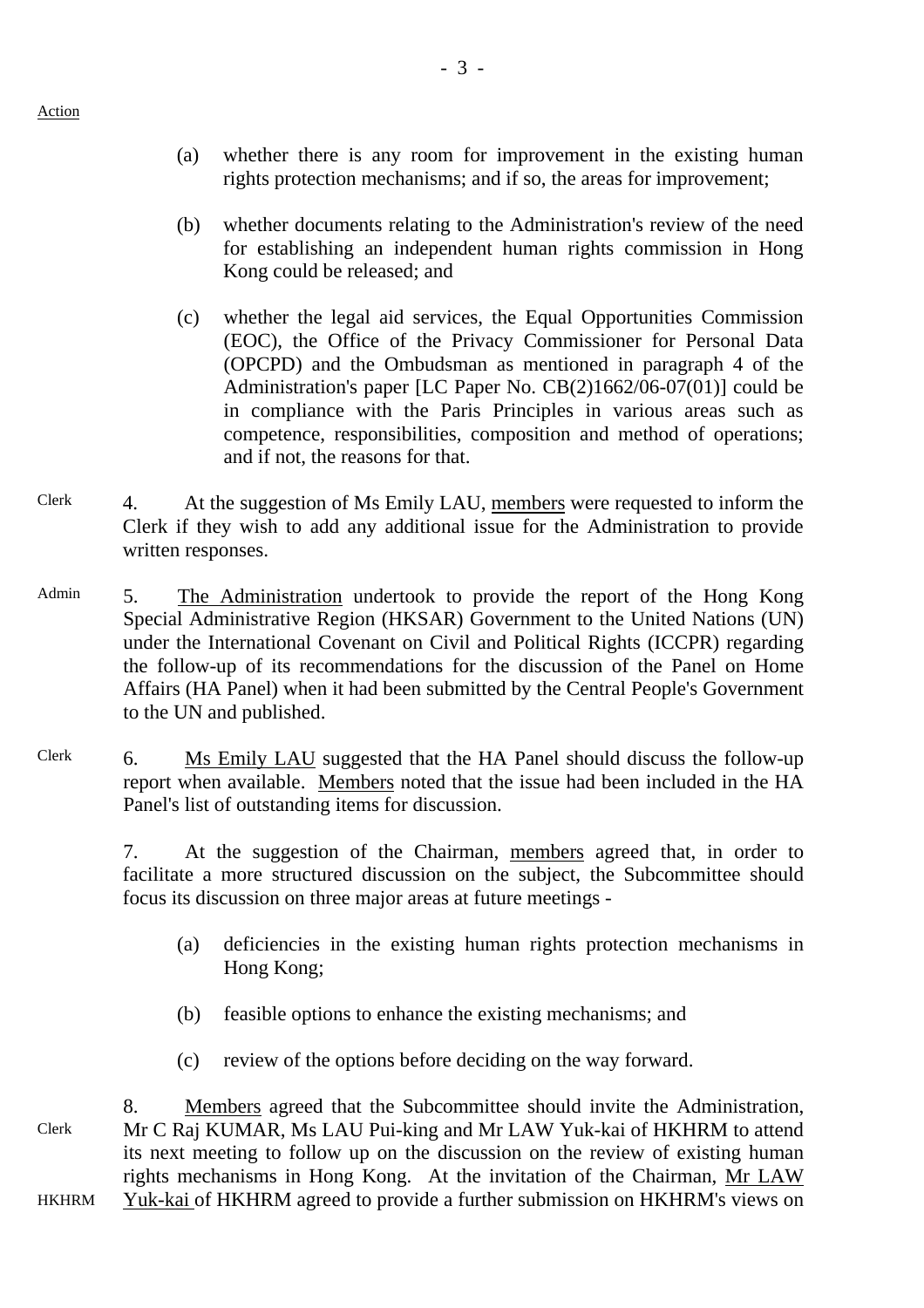the three areas as referred to in paragraph 7 for the Subcommittee's discussion at the next meeting. The Chairman also invited Mr C Raj KUMAR and Ms LAU Puiking to provide their views, if any, on HKHRM's further submission.

### **II. Any other business**

Date of the next meeting

9. Members agreed that the Subcommittee would hold its next meeting on Friday, 22 June 2007 from 5:00 pm to 7:00 pm (immediately after the Finance Committee meeting scheduled for 3:00 pm on the same day).

10. There being no other business, the meeting ended at 11:30 am.

Council Business Division 2 Legislative Council Secretariat 20 June 2007

Action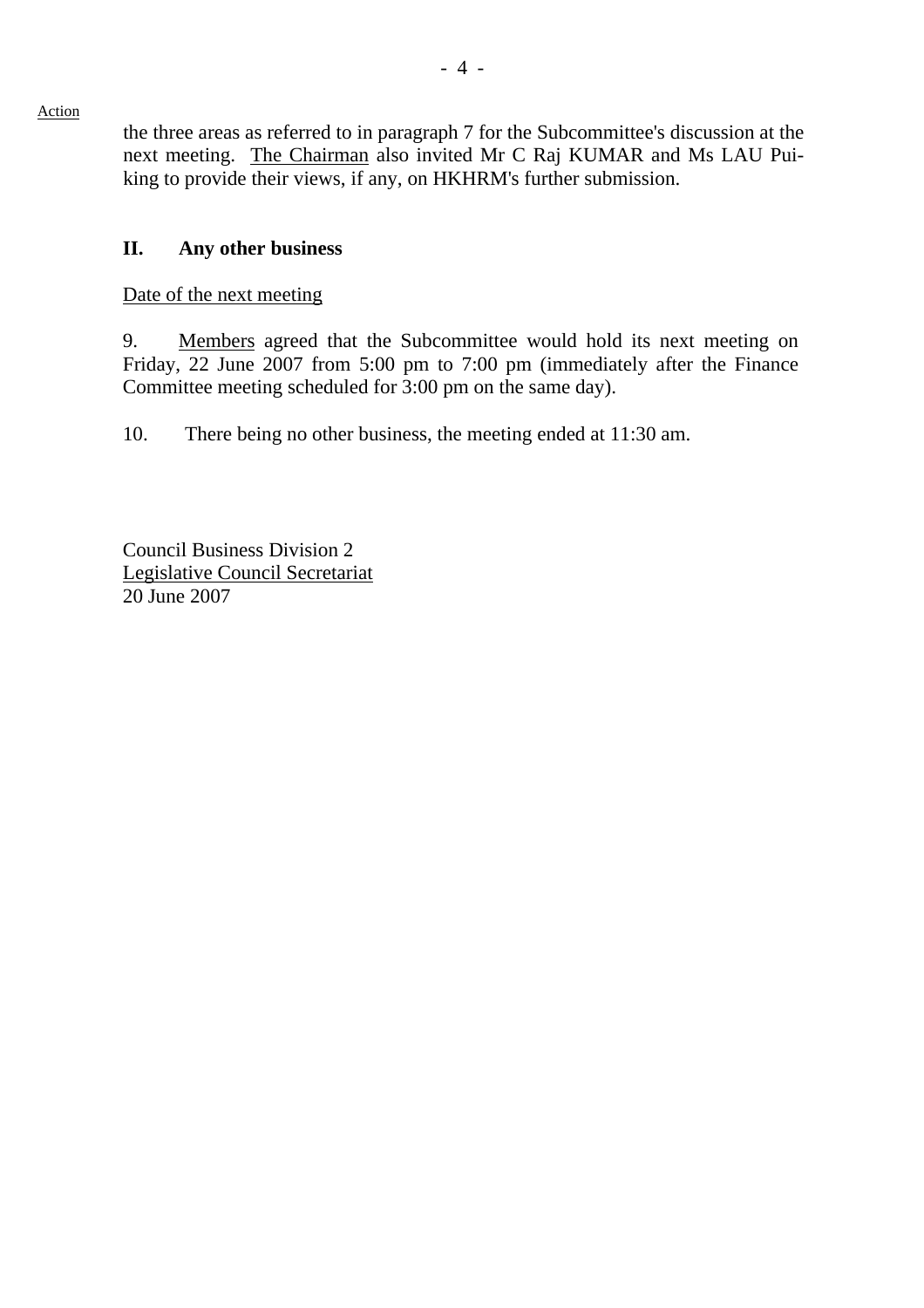## **Proceedings of the meeting of Subcommittee on Human Rights Protection Mechanisms on Saturday, 28 April 2007, at 9:30 am in Conference Room B of the Legislative Council Building**

| <b>Time marker</b> | <b>Speaker</b>  | Subject(s)                                                                                                                                                                                                                                                                                                                                                                                                                                                                                                                                                                                                                                                                                                                                                                  | <b>Action required</b> |
|--------------------|-----------------|-----------------------------------------------------------------------------------------------------------------------------------------------------------------------------------------------------------------------------------------------------------------------------------------------------------------------------------------------------------------------------------------------------------------------------------------------------------------------------------------------------------------------------------------------------------------------------------------------------------------------------------------------------------------------------------------------------------------------------------------------------------------------------|------------------------|
| $000000 - 000629$  | Chairman        | Opening remarks                                                                                                                                                                                                                                                                                                                                                                                                                                                                                                                                                                                                                                                                                                                                                             |                        |
| $000630 - 001400$  | Mr C Raj KUMAR  | Presentation of views as set out in<br>LC Paper No. CB(2)1731/06-07(01).                                                                                                                                                                                                                                                                                                                                                                                                                                                                                                                                                                                                                                                                                                    |                        |
| 001401 - 002227    | Ms LAU Pui-king | Presentation of views as follows -<br>the rights and freedoms enjoyed<br>by Hong Kong residents were<br>guaranteed under the Basic Law<br>and human rights were protected<br>under the existing legal system;<br>as the existing mechanisms were<br>effective in protecting human<br>rights, there was a need to<br>consider<br>the<br>cost<br>and<br>effectiveness of establishing a<br>new human rights commission<br>(HRC) in Hong Kong;<br>the deficiencies in the existing<br>$\overline{\phantom{0}}$<br>protection<br>human<br>rights<br>mechanisms as identified by<br>non-governmental organisations<br>(NGOs) could be rectified by<br>amending<br>the<br>relevant<br>legislation<br>to<br>expand<br>the<br>of<br>mandate<br>the<br>existing<br>institutions; and |                        |
|                    |                 | the problems associated with<br>÷<br>human rights violations could<br>not be eradicated merely by<br>establishing a HRC in Hong<br>Kong.                                                                                                                                                                                                                                                                                                                                                                                                                                                                                                                                                                                                                                    |                        |
| 002228 - 003701    | Mr LAW Yuk-kai  | Presentation of views as set out in<br>LC Paper No. CB(2)1014/06-07(04)]<br>Request for the Administration to<br>release documents relating to its<br>review of the need for establishing<br>an independent HRC in Hong Kong<br>which should have been completed<br>for a long time.                                                                                                                                                                                                                                                                                                                                                                                                                                                                                        |                        |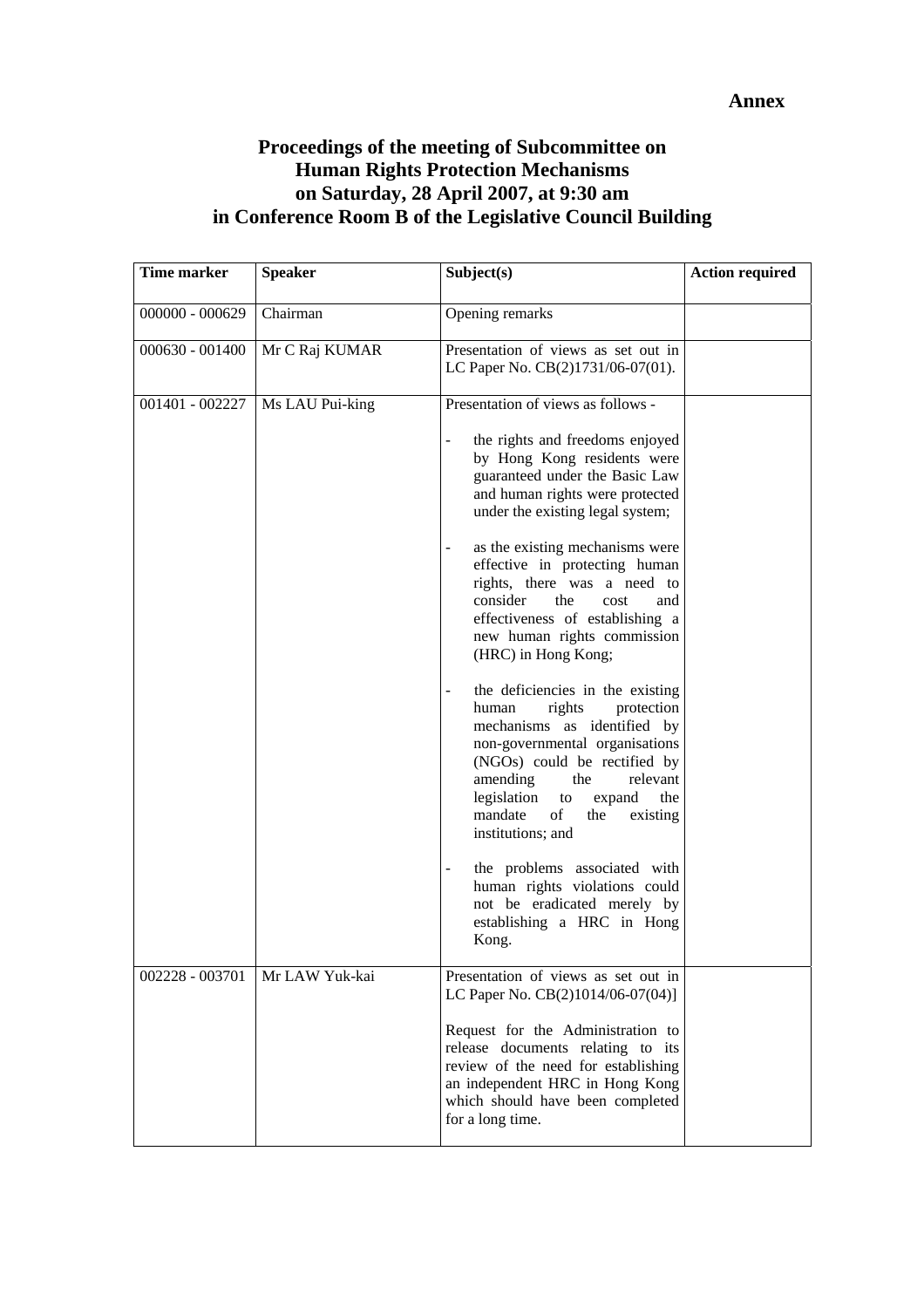| Time marker     | <b>Speaker</b>              | Subject(s)                                                                                                                                                                                                                                                                                                                                                                                                                                                                                                                                                                                                                                                                                                                                                                                                                                     | <b>Action required</b> |
|-----------------|-----------------------------|------------------------------------------------------------------------------------------------------------------------------------------------------------------------------------------------------------------------------------------------------------------------------------------------------------------------------------------------------------------------------------------------------------------------------------------------------------------------------------------------------------------------------------------------------------------------------------------------------------------------------------------------------------------------------------------------------------------------------------------------------------------------------------------------------------------------------------------------|------------------------|
| 003702 - 004236 | Admin                       | Briefing of the Administration's<br>paper on its response to the views of<br>academics/deputation [LC Paper No.<br>$CB(2)1662/06-07(01)]$                                                                                                                                                                                                                                                                                                                                                                                                                                                                                                                                                                                                                                                                                                      |                        |
|                 |                             | The Administration's reiteration that<br>it had to take into full account the<br>actual situation in Hong Kong in<br>considering whether or not the<br>recommendations made<br>by<br>the<br>United Nations (UN) committees<br>under various international human<br>rights treaties could be implemented<br>in Hong Kong. In the past, the<br>Administration did adopt some of<br>these recommendations proposed by<br>the relevant UN committees e.g. the<br>introduction of Race Discrimination<br>Bill and the legislative proposal for<br>converting the Independent Police<br>Complaints Council into a statutory<br>body. The Administration did not<br>see the need and had no plan to<br>establish a HRC in Hong Kong.<br>However, it would continue to listen<br>to the views of different sectors of<br>the community in this regard. |                        |
| 004237 - 005616 | Dr Fernando CHEUNG<br>Admin | Dr Fernando CHEUNG's enquiries<br>about the HKSAR Government's<br>report to UN regarding its review of<br>the human rights mechanisms in<br>Hong Kong; the Administration's<br>adopting<br>stance on<br>the<br>Paris<br>Principles in establishing a HRC in<br>Hong Kong; and as whether there<br>for<br>further<br>was<br>any<br>room<br>improvement in the existing human<br>rights mechanisms.<br>The Administration's response as<br>follows -<br>the Administration respected the<br>$\overline{\phantom{a}}$<br>Principles<br>Paris<br>but<br>as<br>a<br>responsible Government, it must<br>take into full account the local<br>circumstances in considering<br>whether the recommendations of<br>the UN committees<br>of the<br>international<br>human<br>rights<br>treaties should be implemented<br>in Hong Kong;                     |                        |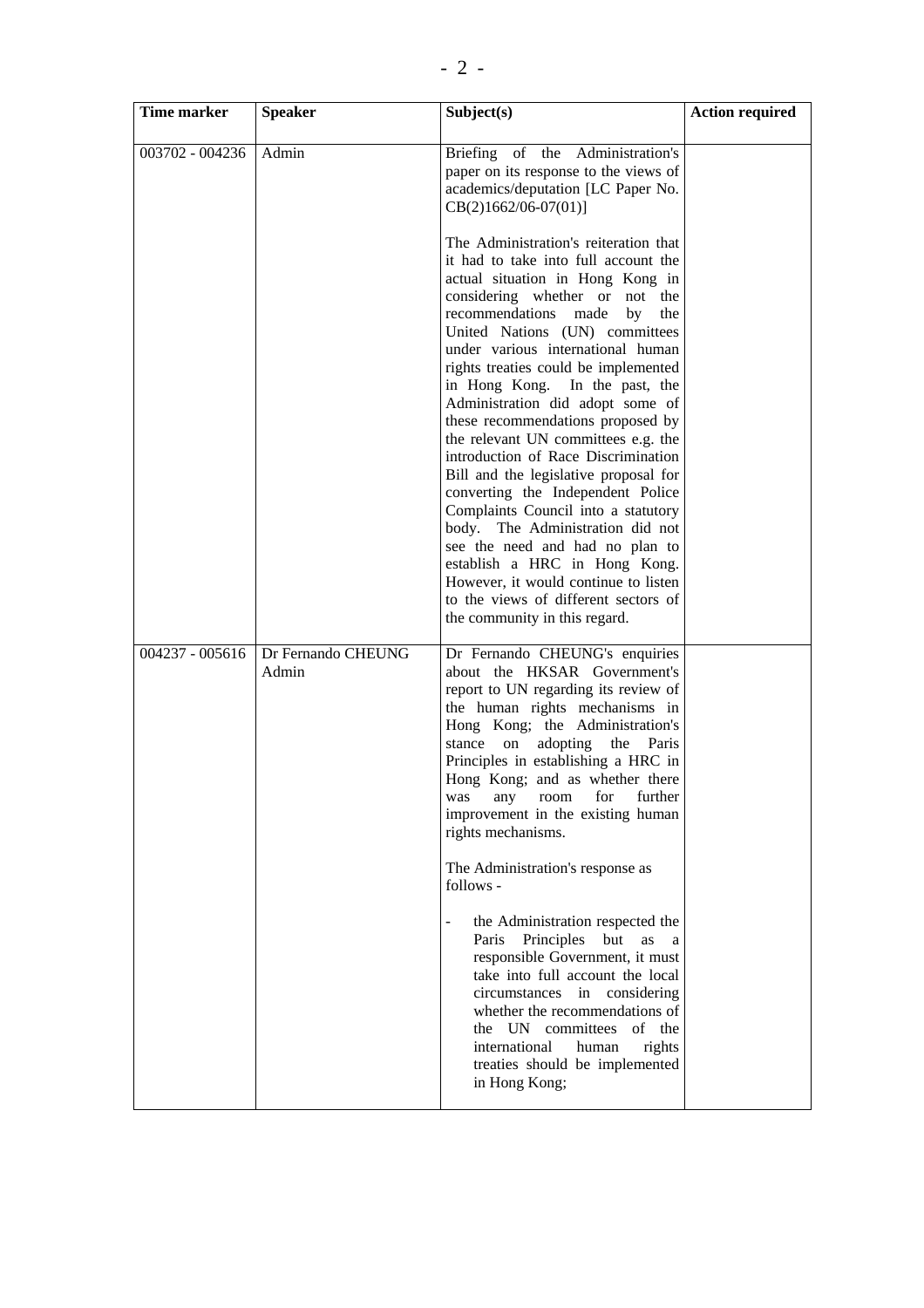| Time marker     | <b>Speaker</b>        | Subject(s)                                                                                                                                                                                                                                                                                                                                | <b>Action required</b>                                              |
|-----------------|-----------------------|-------------------------------------------------------------------------------------------------------------------------------------------------------------------------------------------------------------------------------------------------------------------------------------------------------------------------------------------|---------------------------------------------------------------------|
|                 |                       | number<br>of<br>improvement<br>÷,<br>a<br>measures had been introduced to<br>further enhance the existing<br>mechanisms e.g. implementation<br>of measures to restore EOC's<br>credibility and the introduction<br>of Race Discrimination Bill;<br>clarification that the follow-up<br>$\overline{\phantom{a}}$                           |                                                                     |
|                 |                       | information requested by the UN<br>Human<br>Rights<br>Committee<br>(UNHRC) in its concluding<br>observations on<br>the<br>second<br>report under ICCPR published in<br>March 2006 was not related to<br>the review of the human rights<br>protection mechanisms; and                                                                      |                                                                     |
|                 |                       | the Administration's undertaking<br>$\overline{a}$<br>to provide to the HA Panel the<br><b>HKSAR</b><br>report<br>οf<br>the<br>Government to be submitted to<br>UN under ICCPR regarding the<br>follow-up<br>οf<br>recommendations<br>once<br>the I<br>report was submitted by the<br>Central People's Government to<br>UN and published. | the   Admin to<br>provide the<br>report (see para.<br>5 of minutes) |
| 005617 - 010914 | Ms Emily LAU<br>Admin | Ms Emily LAU's view/suggestion as<br>follows -                                                                                                                                                                                                                                                                                            |                                                                     |
|                 | Ms LAU Pui-king       | there should be a HRC to<br>÷,<br>monitor and review the HKSAR<br>Government in carrying out its<br>obligations<br>under<br>various<br>international<br>human<br>rights<br>treaties;                                                                                                                                                      |                                                                     |
|                 |                       | the Administration should revert<br>to LegCo as soon as possible on<br>the outcome of the review about<br>the Ombudsman's remit; and                                                                                                                                                                                                      |                                                                     |
|                 |                       | the HA Panel should discuss the See para. 6 of<br>$\overline{\phantom{a}}$<br>report regarding the follow-up of<br>the recommendations made by<br>UNHRC and all other LegCo<br>Members should be invited to<br>join the discussion.                                                                                                       | minutes                                                             |
|                 |                       | The Administration's explanation on<br>its consultation on the report outline<br>practices<br>and<br>relating<br>the<br>to<br>submission of the periodic reports to<br>UN under the international human<br>rights treaties.                                                                                                               |                                                                     |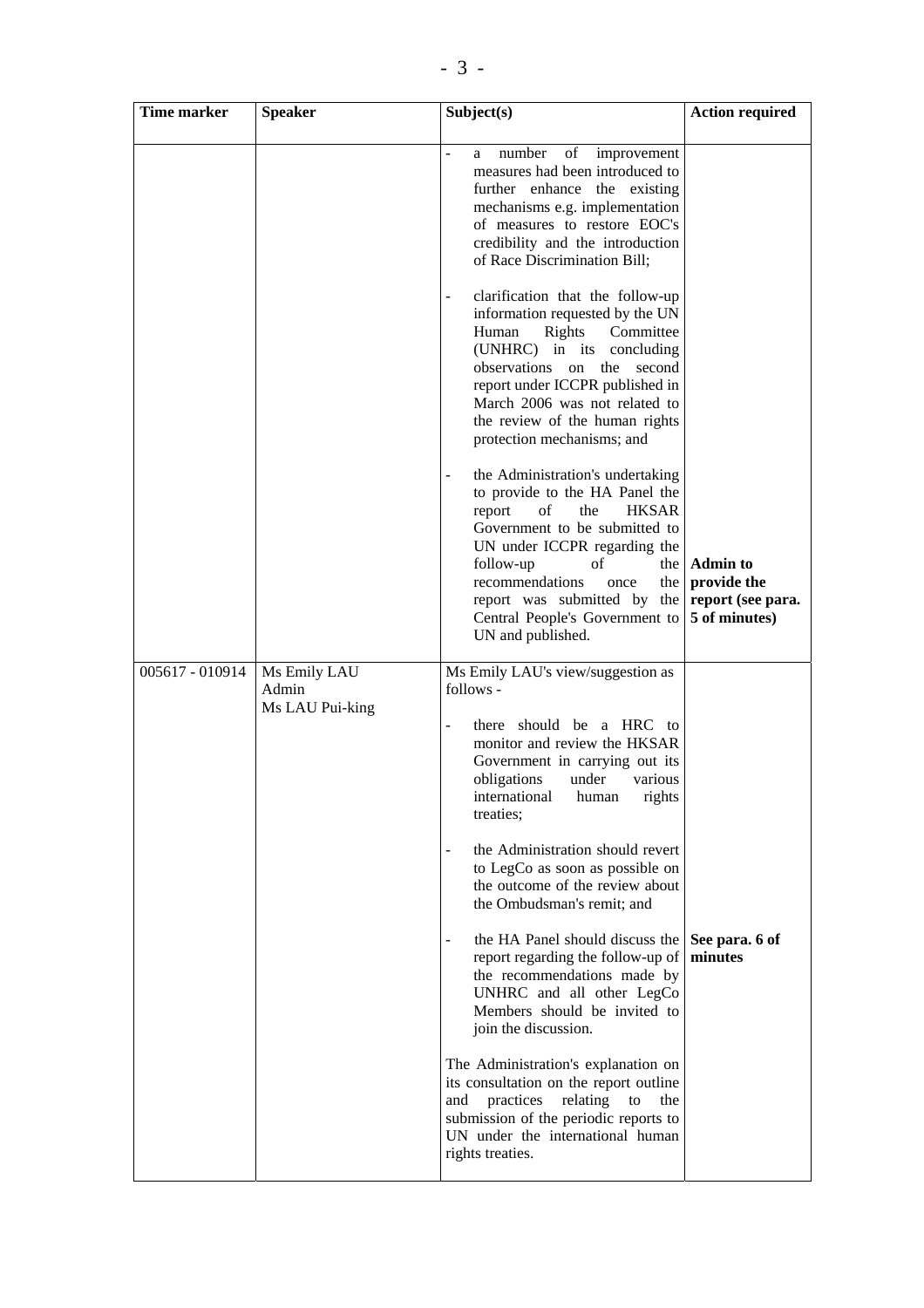| <b>Time marker</b> | <b>Speaker</b> | Subject(s)                                                                                                                                                                                                                                                                                                                                                                                                                                                                                                                                                                                                                                                                                                                                                                    | <b>Action required</b> |
|--------------------|----------------|-------------------------------------------------------------------------------------------------------------------------------------------------------------------------------------------------------------------------------------------------------------------------------------------------------------------------------------------------------------------------------------------------------------------------------------------------------------------------------------------------------------------------------------------------------------------------------------------------------------------------------------------------------------------------------------------------------------------------------------------------------------------------------|------------------------|
|                    |                | The Administration's advice that the<br>Administration did not have any<br>details about the internal review by<br>the Ombudsman on its role in human<br>rights issues at this stage.<br>Ms LAU Pui-king's reiteration of her<br>view that human rights problems<br>could not be solved instantly just by<br>establishing a HRC.                                                                                                                                                                                                                                                                                                                                                                                                                                              |                        |
| 010915 - 011639    | Mr C Raj KUMAR | Mr C Raj KUMAR's response to the<br>views<br>members/the<br>of<br>Administration -<br>the Paris Principles were in fact<br>the basic standard that a national<br>rights<br>commission<br>human<br>should be aspired to meet;<br>there was an absence of an<br>$\overline{\phantom{a}}$<br>institution with a broad mandate<br>under the existing framework to<br>oversee all human rights issues<br>and to review the compatibility<br>or conformity of Hong Kong<br>laws in respect of international<br>human rights framework; and<br>Subcommittee<br>should<br>the<br>consider whether Hong Kong<br>should establish a HRC and, if<br>what<br>would<br>be<br>the<br>SO,<br>institutional framework to be<br>adopted to ensure its compliance<br>with the Paris Principles. |                        |
| 011640 - 012626    | Mr LAW Yuk-kai | Mr LAW Yuk-kai's response to the<br>of<br>members/the<br>views<br>Administration -<br>the Paris Principles could ensure<br>effectiveness<br>$\sigma$ f<br>the<br>the<br>institutional framework for the<br>protection of human rights;<br>it was important for the HKSAR<br>Government<br>to<br>review<br>comprehensively each of its<br>policy areas during the reporting<br>process as to whether the<br>policies and measures were in<br>compliance with its obligations<br>under various human rights<br>treaties and there was at present<br>no such review mechanism; and                                                                                                                                                                                               |                        |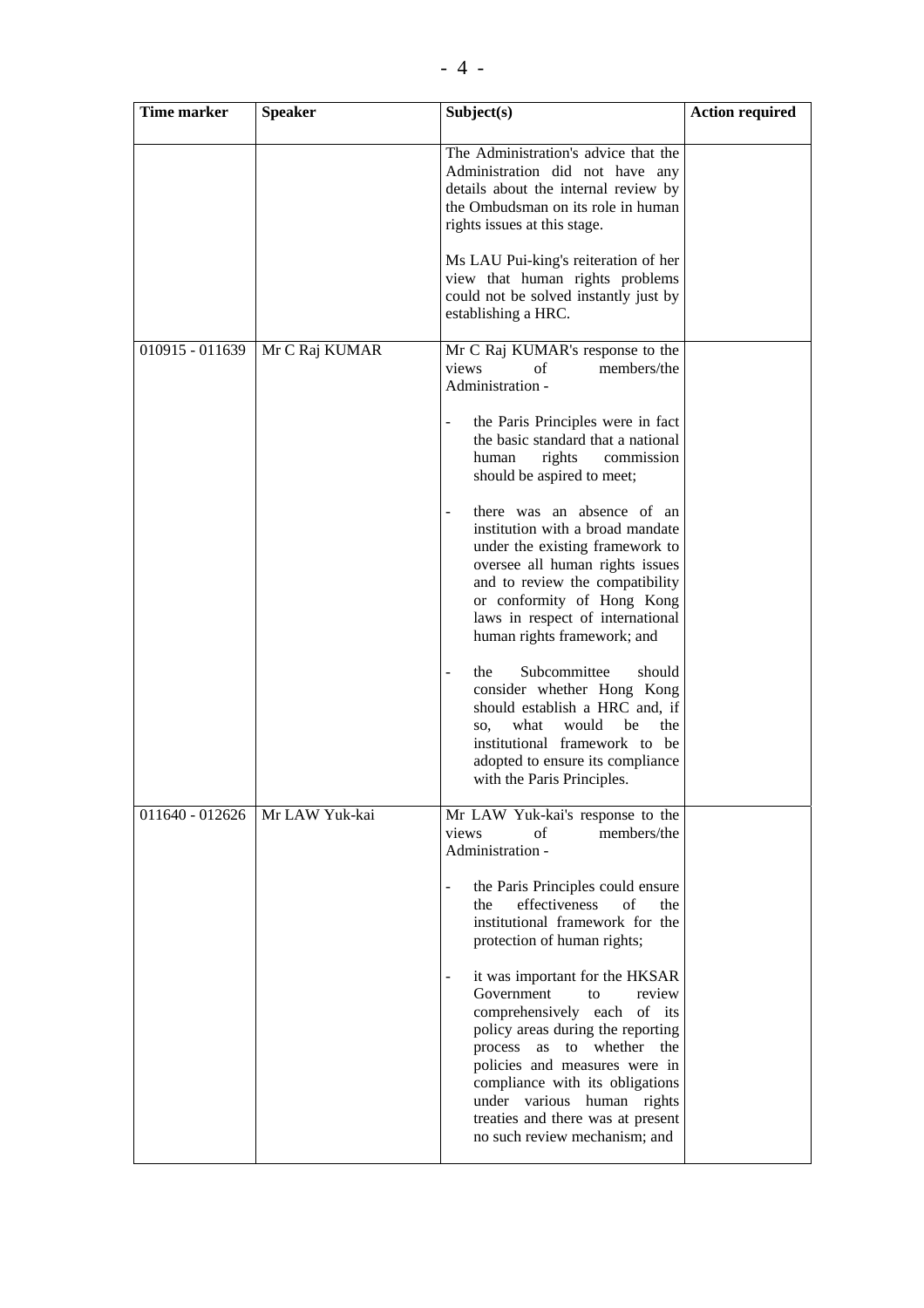| Time marker     | <b>Speaker</b> | Subject(s)                                                                                                                                                                                                                                                                                                                                                                                                                                                                                                                                                                                                                                                                                                                                                                                                                                                                                                                    | <b>Action required</b> |
|-----------------|----------------|-------------------------------------------------------------------------------------------------------------------------------------------------------------------------------------------------------------------------------------------------------------------------------------------------------------------------------------------------------------------------------------------------------------------------------------------------------------------------------------------------------------------------------------------------------------------------------------------------------------------------------------------------------------------------------------------------------------------------------------------------------------------------------------------------------------------------------------------------------------------------------------------------------------------------------|------------------------|
|                 |                | the Administration should also<br>conduct an internal review on<br>how human rights protection<br>mechanisms could be worked<br>effectively under the existing<br>administrative framework.                                                                                                                                                                                                                                                                                                                                                                                                                                                                                                                                                                                                                                                                                                                                   |                        |
| 012627 - 013405 | Mr James TO    | Mr James TO's view that the<br>Administration<br>should<br>consider<br>whether Hong Kong should have a<br>designated statutory body for the task<br>of "advising governmental agencies<br>on questions of human rights,<br>particularly<br>when<br>evaluating<br>proposed legislations from<br>the<br>national<br>standpoint<br>of<br>and<br>international human rights norms" as<br>stated in page 303 of the paper on<br>"Protecting Human Rights in Hong<br>Kong" provided by Mr C Raj<br>KUMAR and tabled at the meeting.                                                                                                                                                                                                                                                                                                                                                                                                 |                        |
| 013406 - 013952 | Chairman       | The Chairman's views/suggestion as<br>follows -<br>while adopting the single and<br>integrated commission model<br>might have the problem of<br>lacking a specialised body for<br>dealing with specific area of<br>human rights protection, cost-<br>effectiveness<br>should<br>be<br>considered;<br>the primary issue was whether<br>the body/bodies would have<br>adequate independence and<br>investigatory powers;<br>the Subcommittee should focus See para. 7 of<br>$\overline{\phantom{a}}$<br>its discussion on the following<br>future<br>three<br>the<br>areas<br>at<br>meetings -<br>deficiencies in the existing<br>a.<br>institutional framework for<br>the protection of human<br>rights in Hong Kong;<br>feasible options to enhance<br>b.<br>existing institutional<br>the<br>framework; and<br>review the pros and cons of<br>c.<br>options<br>before<br>various<br>deciding<br>the<br>on<br>way<br>forward. | minutes                |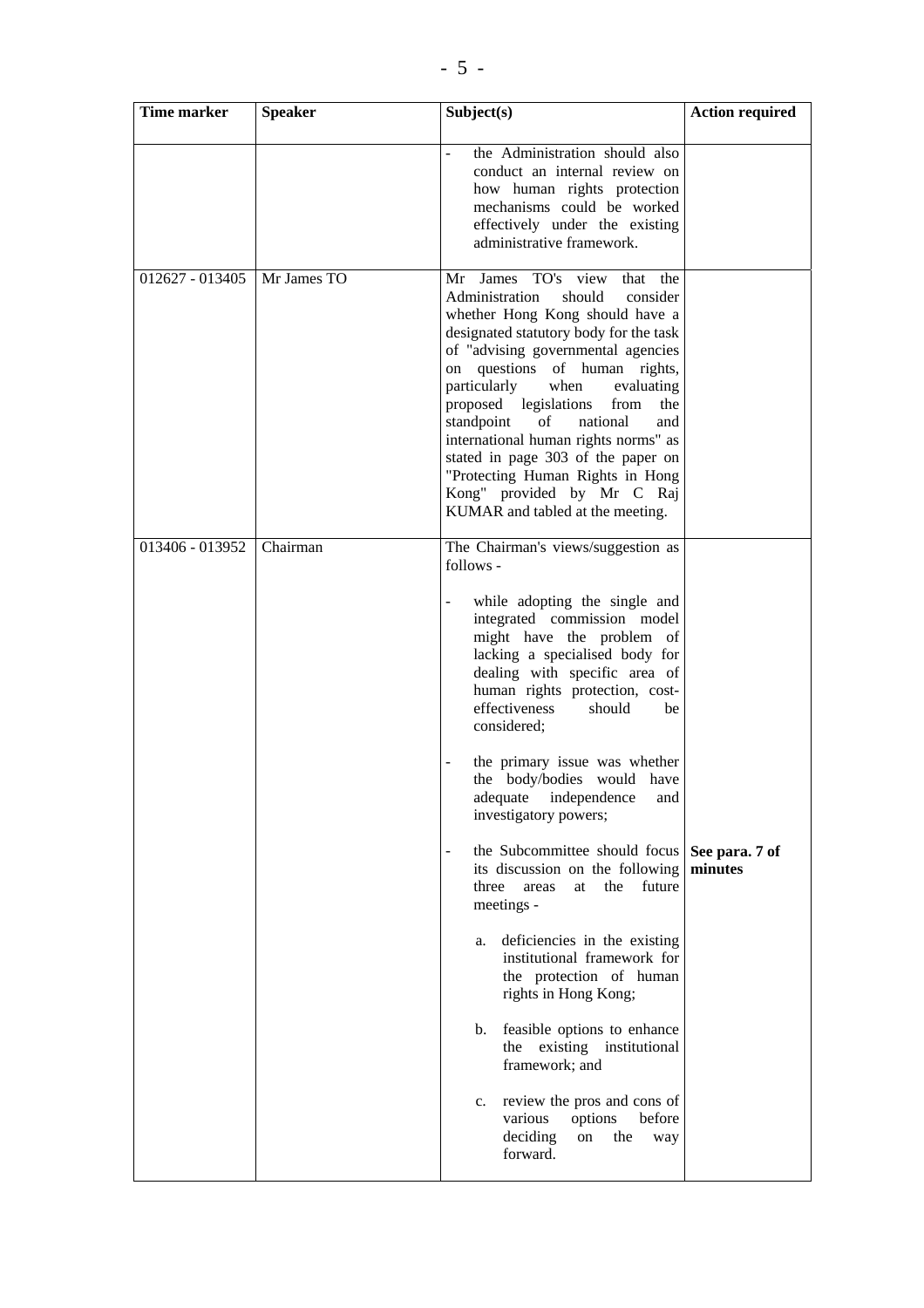| Time marker       | <b>Speaker</b>                                                           | Subject(s)                                                                                                                                                                                                                                                                                                                                                                                                                                                                                                                                                                                                                                                                                                                                                                                                                                                            | <b>Action required</b>                                                                                 |
|-------------------|--------------------------------------------------------------------------|-----------------------------------------------------------------------------------------------------------------------------------------------------------------------------------------------------------------------------------------------------------------------------------------------------------------------------------------------------------------------------------------------------------------------------------------------------------------------------------------------------------------------------------------------------------------------------------------------------------------------------------------------------------------------------------------------------------------------------------------------------------------------------------------------------------------------------------------------------------------------|--------------------------------------------------------------------------------------------------------|
| 013953 - 014449   | Dr Fernando CHEUNG<br>Chairman                                           | Dr Fernando CHEUNG's request for<br>the Administration's responses to the<br>following -<br>whether there was any room for<br>improvement in the existing<br>rights<br>human<br>protection<br>mechanisms; and if so, the areas<br>for improvements;<br>whether documents relating to<br>the Administration's review of<br>the need for establishing an<br>independent HRC in Hong Kong<br>could be released; and<br>whether the four organisations<br>-<br>(i.e. the legal aid services, EOC,<br>OPCPD and the Ombudsman) as<br>mentioned in paragraph 4 of the<br>Administration's<br>paper<br>[LC]<br>No.<br>CB(2)1662/06-<br>Paper<br>$07(01)$ ] could be in compliance<br>with the Paris Principles in<br>various<br>such<br>areas<br><b>as</b><br>competence,<br>responsibility,<br>composition and method of<br>operation; and if not, the reasons<br>for that. | <b>Admin to</b><br>provide a<br>response in<br>writing (see<br>para. $3(a)$ , (b) &<br>(c) of minutes) |
| 014450 - 014620   | Ms Emily LAU                                                             | Ms Emily LAU's expression of<br>similar view with the Chairman and<br>Dr Fernando CHEUNG.                                                                                                                                                                                                                                                                                                                                                                                                                                                                                                                                                                                                                                                                                                                                                                             |                                                                                                        |
| $014621 - 020419$ | Mr LAW Yuk-kai<br>Mr C Raj KUMAR<br>Ms LAU Pui-king<br>Admin<br>Chairman | Mr LAW Yuk-kai's reiteration of<br>view, highlighting the effectiveness<br>factors of a HRC e.g. independence<br>and pluralism of membership.<br>Mr C Raj KUMAR's view that the<br>HKSAR Government should take a<br>leading role in the protection of<br>human rights in the Asia Pacific<br>Region.<br>Ms LAU Pui-king's expression of<br>with the Chairman's<br>agreement<br>suggestion on the focus of the<br>discussion.                                                                                                                                                                                                                                                                                                                                                                                                                                         |                                                                                                        |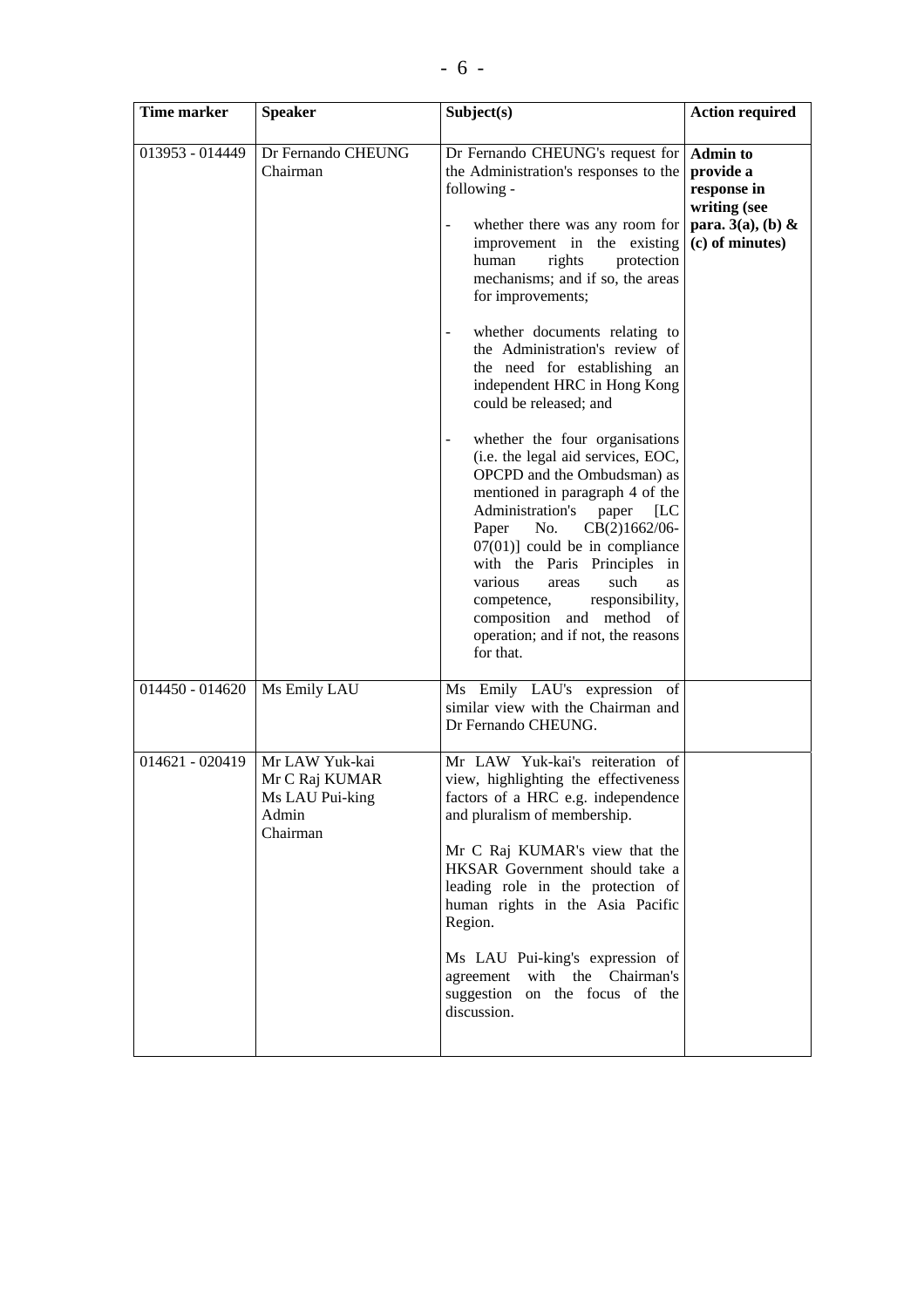| Time marker     | <b>Speaker</b>                                          | Subject(s)                                                                                                                                                                                                                                                                                                         | <b>Action required</b> |
|-----------------|---------------------------------------------------------|--------------------------------------------------------------------------------------------------------------------------------------------------------------------------------------------------------------------------------------------------------------------------------------------------------------------|------------------------|
|                 |                                                         | The Administration's response<br>as<br>follows -<br>explanation<br>οf<br>the<br>Administration's<br>policy<br>and<br>principle in appointing members<br>to advisory and statutory bodies<br>and appointment of three new<br>members into EOC who were of<br>diverse backgrounds;                                   |                        |
|                 |                                                         | reiteration<br>that<br>the<br>Administration<br>the<br>respected<br>Paris Principles, but it would not<br>implement the recommendations<br>made by UNHRC without<br>regard to the actual situation of<br>the territory;                                                                                            |                        |
|                 |                                                         | due consideration should also be<br>given to the outcome of the<br>review of the Ombudsman's<br>remit which was still underway;<br>and                                                                                                                                                                             |                        |
|                 |                                                         | there were various mechanisms<br>to achieve the same purpose of<br>setting up a HRC and a policy<br>review would be taken where<br>appropriate and necessary e.g.<br>the review on the Personal Data<br>(Privacy) Ordinance by PDPC.                                                                               |                        |
|                 |                                                         | The Chairman's reiteration of his<br>earlier suggestion.                                                                                                                                                                                                                                                           |                        |
| 020420 - 021058 | Dr Fernando CHEUNG<br>Chairman<br>Admin<br>Ms Emily LAU | Dr Fernando CHEUNG's suggestion<br>that the Subcommittee should focus<br>its discussion on whether the legal<br>aid services, EOC, OPCPD and the<br>Ombudsman were in compliance<br>with the Paris Principles;<br>and<br>reiteration of his earlier request for<br>Administration's<br>the<br>written<br>response. |                        |
|                 |                                                         | Ms Emily LAU's suggestion that See para. 4 of<br>members should inform the Clerk if<br>they wish to add any additional<br>issues for<br>Administration's<br>the<br>response.                                                                                                                                       | minutes                |